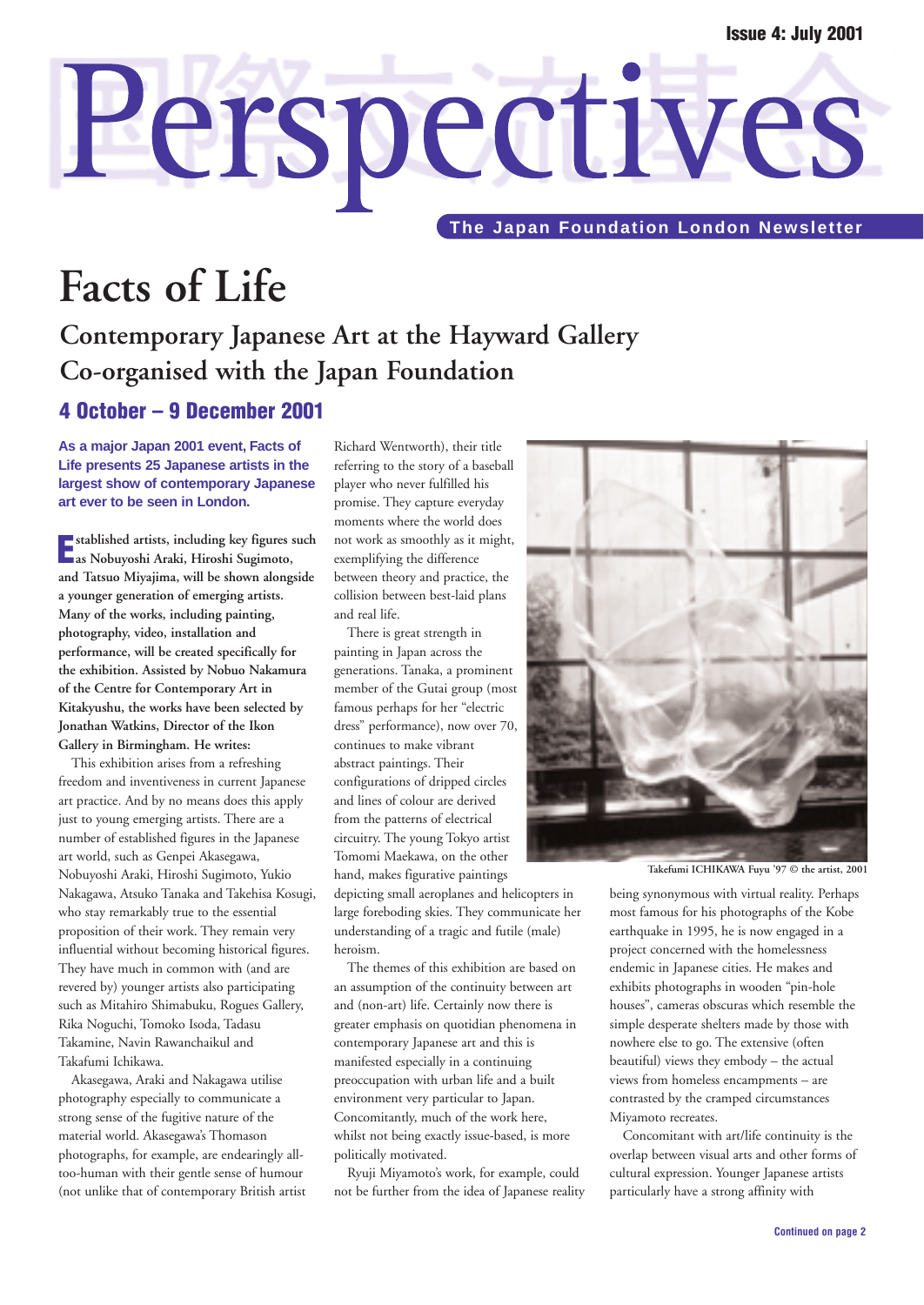# **Catching Them All? The Pokémon Project**

**I supported a research project, based at the n 1999/2000 the Japan Foundation Institute of Education, London University, which investigated the range and significance of the Pokémon phenomenon. This research was part of a global project, with colleagues in the USA, France, Israel, Japan and Hong Kong. An account of this project, 'Pikachu's Global Adventure' (edited by Joseph Tobin) will be published next year by Duke University Press in the USA.**

An abbreviation for 'pocket monster' ('poketto monsutä'), Pokémon has been one of most successful media phenomena ever aimed at children. Originally released on Nintendo's Game Boy platform, the narrative follows 10 year old Ash Ketchum's quest to become the greatest Pokémon trainer in the world. The Pokémon themselves are a series of (mainly cute) creatures who live in the Poké-verse, a world inhabited by children who tame, train

#### **Facts of Life continued from page 1**

example, an artistic duo based in Osaka make "noise music" by attaching microphones to car engines, mixing and playing it to exclusive audiences of two at a time – the passengers in the cars which provide them with their raw aural material.

The work of artists such as Hiroshi Sugimoto and Tatsuo Miyajima, by contrast, is quieter. Sugimoto's famous photographic seascapes are to be included in this exhibition alongside an installation, In Praise of Shadows, which involves a candle burning in a dark room, its light passing through a transparency image of a candle burning. More than demonstrating a fundamental kind of photography, this work communicates the artist's profound interest in the nature of light. Miyajima similarly here asserts an essentialism in his work through Floating Time, an installation of constantly moving, constantly counting illuminated numbers. His reference to a Buddhist apprehension of human existence is both subtle and clear.

There is a distinct tendency towards new kinds of realism in the work of artists selected for this exhibition. It aspires to an engagement with facts of life.

*Jonathan Watkins* **Telephone Bookings: 020 7960 4242**  and then battle their Pokémon to gain badges, fame and fortune. Pokémon is a very good example of what the industry calls 'integrated marketing'. Although it was originally invented by Nintendo as a game, there were also TV shows, films, books, comics, trading cards, toys, stickers, bed-linen and a whole range of other merchandise.

The UK research focused partly on the marketing of global games culture, and the unique significance of Japanese computer games companies. Although cultural critics fret about the 'Americanisation' and 'Disneyfication' of their indigenous popular cultures, Japan is now competing successfully with the US as a cultural exporting nation - yet it is also 'deodorising' its culture in attempting to reach a global market. Some of the UK researchers were based in schools and explored how children's interaction with the game worked as kind of education- imitating and

playing with learning, manipulating knowledge about the Poké-verse, committing to memory and testing the facts and figures of this strange world.

In some respects, it is easy to identify the reasons for Pokémon's global success: it offered a unique combination of different elements of children's culture, effectively uniting distinct audience groups (boys and girls, older and younger children). However, as with previous forms of children's culture, its lifecycle is now effectively spent. To some extent, we see evidence here of children asserting their autonomy and agency, in resisting the appeals of commercial culture. Yet explaining this familiar pattern of 'rise-and-fall' raises challenging questions that will need to be addressed more extensively in future research. *Professor David Buckingham Dr Julian Sefton-Green*

London University, Institute of Education

# **News from our Nihongo Centre**

**2001 is proving to be a busy year for Japanese language Education in the UK. Below the** experimental music. Rogues Gallery, for **Nihongo Centre reports on 3 new projects currently underway for secondary schools.** 

#### **Homestay UK**

This programme gives school-aged Japanese learners a chance to spend the weekend with a Japanese family based in the UK. A core education programme for Japan 2001 jointly organised by the Nihongo Centre and the Japan Festival Education Trust (JFET), it is generously sponsored by the Daiwa Anglo-Japanese Foundation and the Nippon Club.

So far 142 pupils and 78 Japanese families have applied. Since its launch in May, 26 homestays have already successfully taken place with overwhelmingly positive feedback from

participants. And more are planned! There is still time to play your part; if you would like to host a young learner as part of

Homestay UK, contact Kazuko Sato at JFET for a hosts pack and application form. Tel: 020 7630 8696.

#### **Class Acts: Success Stories from the UK Japanese Classroom**

Now in its final stages, this project involves making a video showing the range of approaches and good practice currently to be found in Japanese classrooms across the UK. After a hectic filming schedule which took the team to 20 schools, we are now editing the material and the finished video will be available from September. It will serve not only as a training tool for prospective and newly qualified teachers but also as a showcase of best practice from inside the classroom.

#### **BBC / Nihongo Centre Digital Japanese Project**

This ground-breaking Key Stage 3 Japanese Pilot project, funded by the DfEE (now DES) and produced by the BBC in partnership with the Nihongo Centre, is nearly complete. The project, known as Tobu, provides resources via



the internet for Year 7 beginners in secondary schools; explores the potential of using the internet to deliver a course in Japanese; and

aims to discover whether the availability of ICTbased resources could have an impact on the take-up of Japanese in schools. Using the particular strengths of interactive media, such as graphics, animation, quiz activities, sound and video, Tobu will appeal to young learners and can be used as an independent learning tool or integrated into class lessons by the teacher. The website, containing 12 units for the first year of study, has been piloted by 20 schools and extensive evaluation is now underway.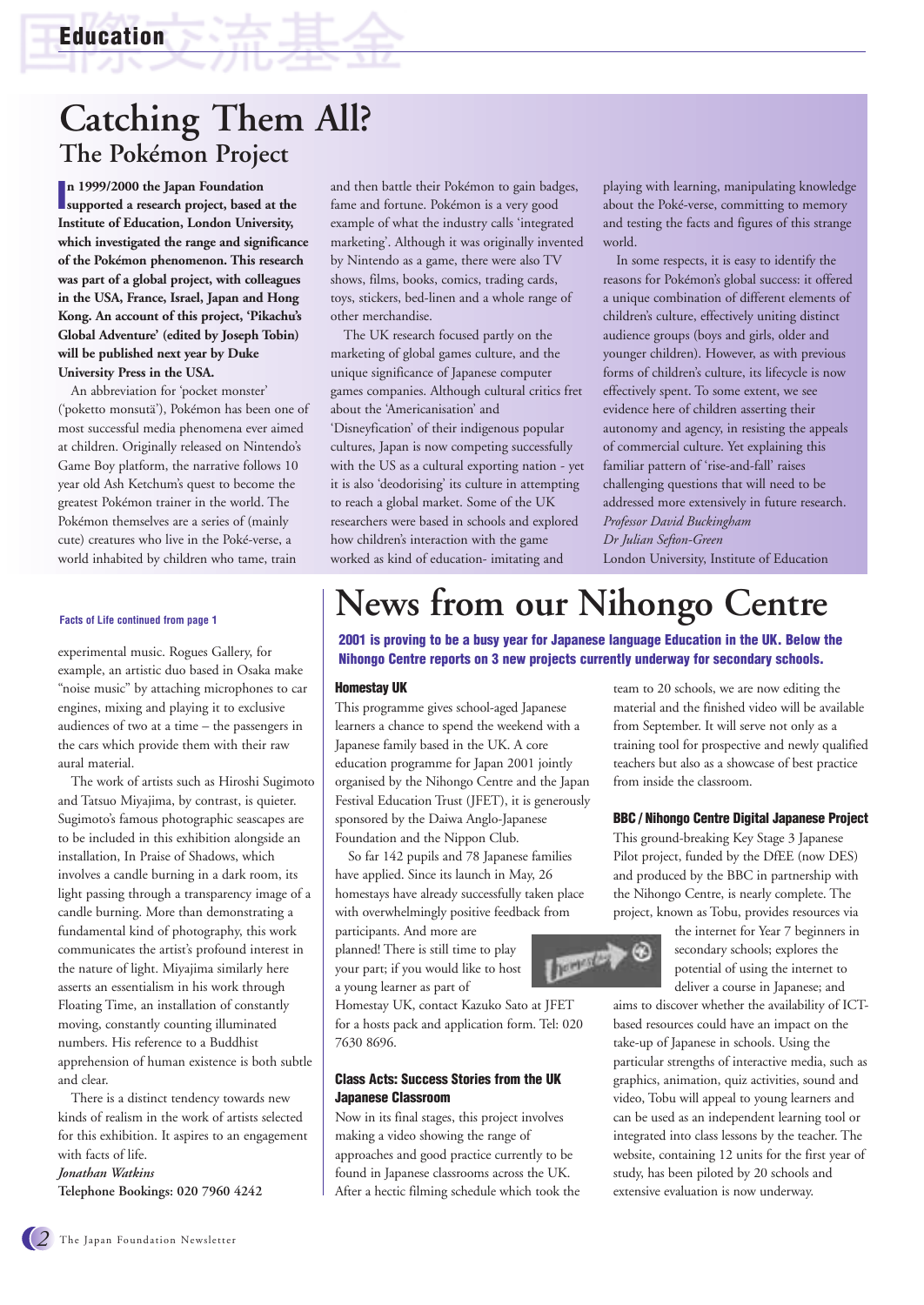

# **Unseen Gems from Japan**

### **A Season of Japanese Films at the NFT co-presented with the Japan Foundation 3 – 29 August 2001**

#### In the last issue we gave you brief details of this major Japan 2001 film eva<br>that will be taking place at the National Film Theatre throughout August **n the last issue we gave you brief details of this major Japan 2001 film event 2001. Tony Rayns made the selection and writes:**

Contrary to what you may have heard, Japanese cinema is in good shape in the 21st century. Sure, the studio system which produced such directors as Ozu, Naruse and Mizoguchi no longer exists, and it is true that Japanese films are not exported as often or as widely as once they were. But anyone still bewailing the loss of the 'classical' Japanese cinema should get over it and move on. Film for film, Japan's current output can compare with any other country's. In fact, it is better than most.

Ever since the studio apprenticeship system broke down in the 1970s, there has been no sure-fire way into the industry for the Japanese men and women who want to make films. A lucky few graduate from film schools, others try to break in by writing scripts or working as production assistants and some (as in Britain) come from advertising or music-video productions or other branches of the visual arts. But an amazingly high percentage of Japanese film professionals learned their craft by making independent shorts and features, perhaps starting out with no thought at all of entering the industry.

It is this variegated mix of talents which has given Japan such a lively film culture in the last two decades. It is true that the country's mainstream entertainment movies have been no more impressive than the recent Hollywood prototypes which inspired most of them, but as soon as you look past lowestcommon-denominator cinema the picture brightens. Japan is lucky enough to have outstanding talents working in every sector: mavericks on the wilder shores of the commercial industry, indie directors exploring subjects and styles outside the industry frame, highly creative avant-gardists breaking entirely new ground. Best of all, there are individuals such as Miike Takashi and Wada Junko who do not fit any of the categories, making highly entertaining movies which defy expectation at all levels.

The rationale for this mixed-bag season is very simple. Too many extraordinary Japanese films from recent years have not been seen in London. Some others have had one-off screenings in a festival context and then disappeared. This season cherry-picks great films from the commercial, indie and avant-garde sectors. The selection was governed by just two factors: rarity (should Londoners have the chance to see this?) and pleasure (would Londoners enjoy it?). Some might think that this selection amounted to a revealing crosssection of Japanese cinema since 1980, but that would be a bonus. *Tony Rayns*



### **The following films will be shown. A discount for "Perspectives"**

| <b>Gohatto</b> (Taboo)                                                                                                      | Dir: Nagisa Oshima   |
|-----------------------------------------------------------------------------------------------------------------------------|----------------------|
| With Ryuhei Matsuda, Shinji Takeda                                                                                          |                      |
| <b>MARKS</b> (MARKS no Yama)                                                                                                | Dir: Yoichi Sai      |
| With Kiichi Nakai, Masato Hagiwara, Ittoku Kishibe                                                                          |                      |
| <b>Body Drop Asphalt</b><br>With Asyuri Oyamada, Makoto Ogi, Katsu Kanai                                                    | Dir: Junko Wada      |
| Gonin                                                                                                                       | Dir: Takashi Ishii   |
| With Koichi Sato, Masahiro Motoki, Naoto Takenaka                                                                           |                      |
| Gonin 2<br>With Shinobu Otake, Kimiko Yo, Yui Natsukawa                                                                     | Dir: Takashi Ishii   |
| <b>The New Morning of Billy the Kid</b> (Billy the Kid no                                                                   |                      |
| Atarashii Yoake)                                                                                                            | Dir: Naoto Yamakawa  |
| With Hiroshi Mikami, Shigeru Muroi, Kimie Shingyoji                                                                         |                      |
| <b>Special Preview: The Triad Society Trilogy</b> Dir: Takashi Miike<br>Shinjuku Triad Society (Shinjuku Kuro Shakai: China |                      |
| Mafia Senso)                                                                                                                |                      |
| With Kippei Shiina, Tomoro Taguchi, Sabu<br>Rainy Dog (Gokudo Kuro Shakai: Rainy Dog)                                       |                      |
| With Tomoro Taguchi, Mingjun Gao, Xianmei Chen                                                                              |                      |
| Ley Lines (Nippon Kuro Shakai: Ley Lines)                                                                                   |                      |
| With Kazuki Kitamura, Dan Li                                                                                                |                      |
| <b>World Apartment Horror</b>                                                                                               | Dir: Katsuhiro Otomo |
| With Sabu, Yuji Nakamura, Huarong Weng                                                                                      |                      |
| The Hair Opera (Mohatsu Kageki)                                                                                             | Dir: Yuri Obitani    |
| With Yuri Obitani, Kosuzu Yosefu, Tomoko Kamisaki                                                                           |                      |
| Plus Obitani's two most recent shorts, both made for the series:                                                            |                      |
| The Idiotic Scooter Girl (Aho no Genchari Musume):                                                                          |                      |
| A Pipe Organ Dreaming (Yume Miro Pipe Organ) and                                                                            |                      |
| Sad Radios (Kanashii Radio)                                                                                                 |                      |
| <b>Not Forgotten</b> (Wasurerarenu Hitobito) Dir: Makoto Shinozaki                                                          |                      |
| With Tatsuya Mihashi, Minoru Oki, Tomio Aoki                                                                                |                      |
| Tel-Club (Natsu ni Umareru)                                                                                                 | Dir: Kenji Murakami  |
| With Kenji Murakami, Rie Uematsu                                                                                            |                      |
| Plus the animated short Ill by the group Back Side Power Slide                                                              |                      |
| Watching the Detective (Aru Tantei no Yu-utsu)                                                                              |                      |
| With Eiji Oki, Haruko Mabuchi<br>Plus two shorts:                                                                           | Dir: Junichi Yagi    |
| Takashi Ito's Zone, and Ippei Harada's Oz-Mix in which Ozu's                                                                |                      |
| Tokyo Story gets a scratch-dub remix                                                                                        |                      |
|                                                                                                                             |                      |
| <b>Discipline for the Left-Handed</b> (Hidari Chokyo)                                                                       |                      |
| Plus his earlier short<br>The Sight Behind the Bandaged Eye                                                                 | Dir: Koji Shirakawa  |
| Love/Juice                                                                                                                  | Dir: Kaze Shindo     |
| With Mika Okuno, Chika Fujimura                                                                                             |                      |
| Plus Fumie Kamioka's Cordyceps Sobolifera                                                                                   |                      |
| <b>The Mike Hama Trilogy</b>                                                                                                | Dir: Kaizo Hoyashi   |
| The Most Terrible Time in My Life (Waga Jinsei Saiaku                                                                       |                      |
| no Toki)                                                                                                                    |                      |
| With Masatoshi Nagase, Kiyotaka Nambara, Dejian Hou                                                                         |                      |
| Stairway to the Distant Past (Harukana Jidai no Daidan O)                                                                   |                      |
|                                                                                                                             |                      |
| The dream cast includes Eiji Okada (Hiroshima, Mon Amour) and                                                               |                      |
| several Japanese directors. With Masatoshi Nagase, Jo Shishido,<br>Akaji Maro                                               |                      |

*With Kiyotaka Nanbara, Yui Natsukawa, Tomoko Yamaguchi.* 

Dates and times from NFT. Tel: 020 7928 3232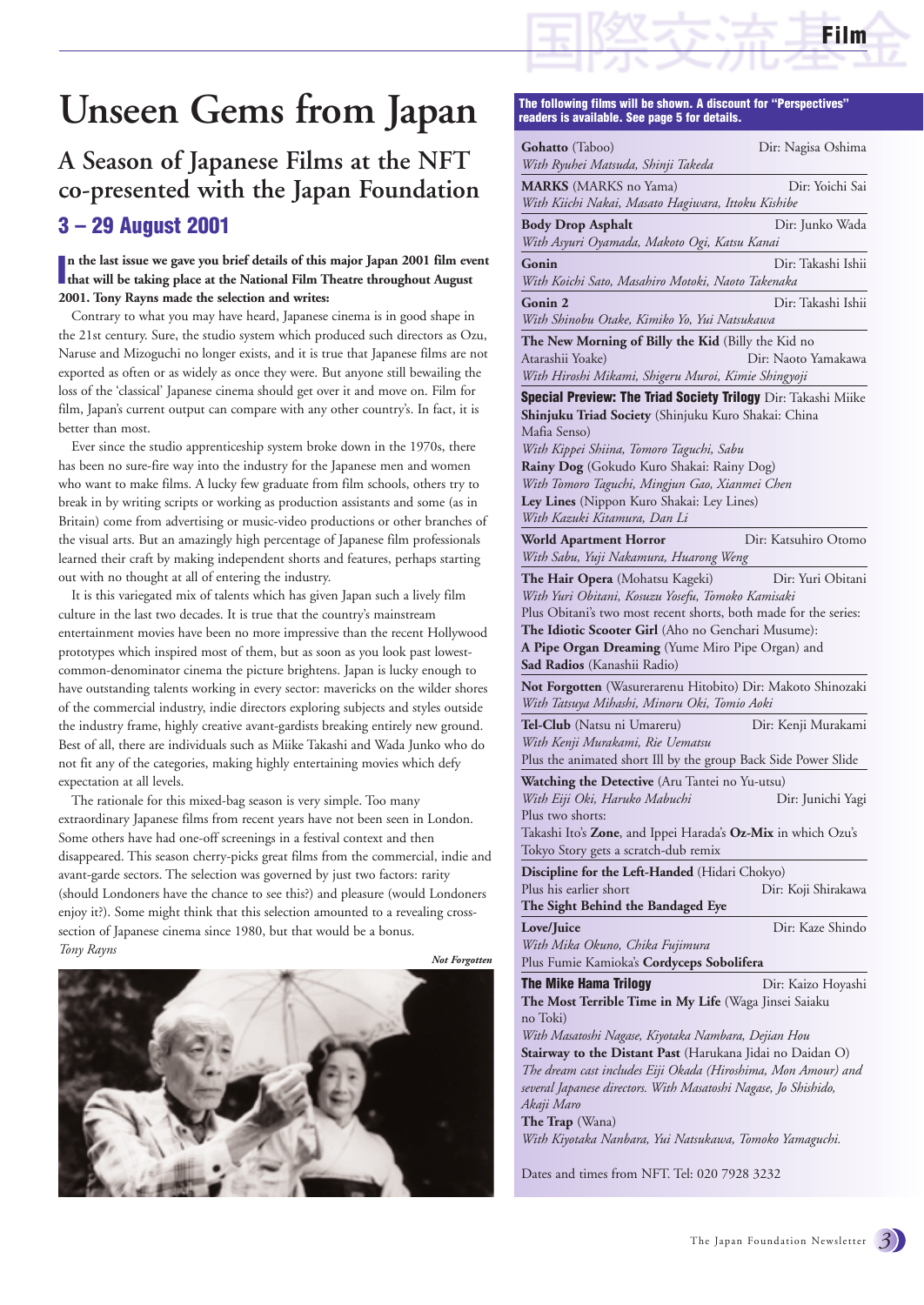**Grant Information**

# **Japan Foundation Grant Programmes 2001-02**

**The following are the UK results of the Japan Foundation grant programmes Japan Foundation grant programmes for the 2001/2002 award year:** 

#### **Invitations to Japan**

#### **Fellowship Programme**

*Scholars and Researchers Category* **Dr Peter Kornicki** *Reader, Faculty of Oriental Studies, University of Cambridge* Topic of research: *Reading Practices in 17th Century Japan*

#### **Dr Naoko Shimazu**

*Lecturer in Japanese History, Birkbeck College University of London* Topic of research: *National Myths and the Russo-Japanese War; Socio-Cultural History*

#### *Artists Category* **Karen Burland**

*University of Sheffield* Topic of research: *Investigation into the Life Transition from Training to Professional Life in Professional Musicians*

*Short Term Visitors' Programme* **Lars Nittve** *Director, Tate Modern*

**John Tusa**

*Managing Director, Barbican Centre* 

To deepen their understanding of the contemporary arts in Japan and to encourage future exchanges

#### **Support Programmes for Japanese Studies**

#### **Research/Conference/Seminar Grant Programme**

**The Royal Academy of Arts** Grant towards the conference: *Early Ukiyo-e New Perspectives*

#### **Oxford Brookes University, School of Social Sciences and Law**

Grant towards the conference: *The History and Practice of Copying in Japan*

#### **Kingston University, School of Art & Design History**

Grant towards the conference: *Contemporary Art & Culture in Japan*

**University of Cambridge, Department of Archaelology**  Grant towards the conference: *The Oldest Pottery in the World*

#### **University of Cambridge, Centre of International Studies** Grant towards the conference: *Anglo-Japanese Economic Relations*

#### **The British Association for Japanese Studies Annual Conference** Grant towards the cost of bringing the keynote speakers from Japan

#### **Visiting Professorship Programme for Japanese Studies**

**University of Durham, Department of East Asian Studies**

Grant towards the cost of bringing Professor Toshiko Ishida (Japan Women's University) to Durham for 10 months as Visiting Professor

#### **Library Support Programme**

*Book donations to be made to libraries at the following institutions: -* **University of Birmingham University of Manchester University of Leeds Institute for International Visual Arts**

#### **Arts Exchange Programmes**

**Exhibitions Abroad Support Programme** Grants have been awarded towards the following exhibitions: **Surrey Institute of Art & Design University College:** *Textural Space: Contemporary Japanese Textile Art*

**National Centre for Research in Children's Literature** *Through Eastern Eyes: The Art of the Japanese Picture Book*

**The Barbican Art Gallery:** *JAM: London-Tokyo*

**Kettle's Yard, Cambridge:** *Mono-ha*

**Ikon Gallery, Birmingham:** *Nobuyoshi Araki*

**Off-Centre Gallery, Bristol:** *Made in Japan-Nihonsei*

**The Design Museum:** *Isamu Noguchi: A Major Exhibition*

**The Fitzwilliam Museum, Cambridge:** *The Jomon in Cambridge: An Exhibition of Japanese Archaeology*

**Kingston University School of Art & Design History:** *Sex and Consumerism: Contemporary Art in Japan*

**Lake District Art Gallery and Museum Trust (Abbot Hall Art Gallery):** *Kokuten Kogei*

**Glasgow School of Art:** *Shingu at Glasgow School of Art*

**Oriel Mostyn Gallery, Llandudno:** *New Space*

**Crafts Council:** *Contemporary Japanese Jewellery*

**The Lighthouse, Scotland's Centre for Architecture, Design & the City:** *Re Design*

**The Japan Society:** *Garden Bequest - Plants from Japan*

#### **International Conference Programmes**

**Japan Europe Support Programme for Conferences and Symposiums**

#### **University of Sheffield, School of East Asian Studies**

Grant towards the conference: *National, Regional and Global Transition: A Common Agenda for Anglo-Japanese Relations in the 21st Century*

#### **The Royal United Services Institute for Defence Studies**

Grant towards the conference: *Japanese-British Security Relations in the New Millennium: Prospects for International Cooperation*

**Welsh Development Agency/British Council** Grant towards the conference: *Reporting Japan: A Decade of Media Perceptions*

**London University, Institute of Education** Grant towards the conference: *Globalisation, Competitiveness and Skill Formation in Comparative Perspective*

#### **Links Japan**

Grant towards the conference: *Government and Local Civic Engagement: A UK-Japan Joint Civil Society Project*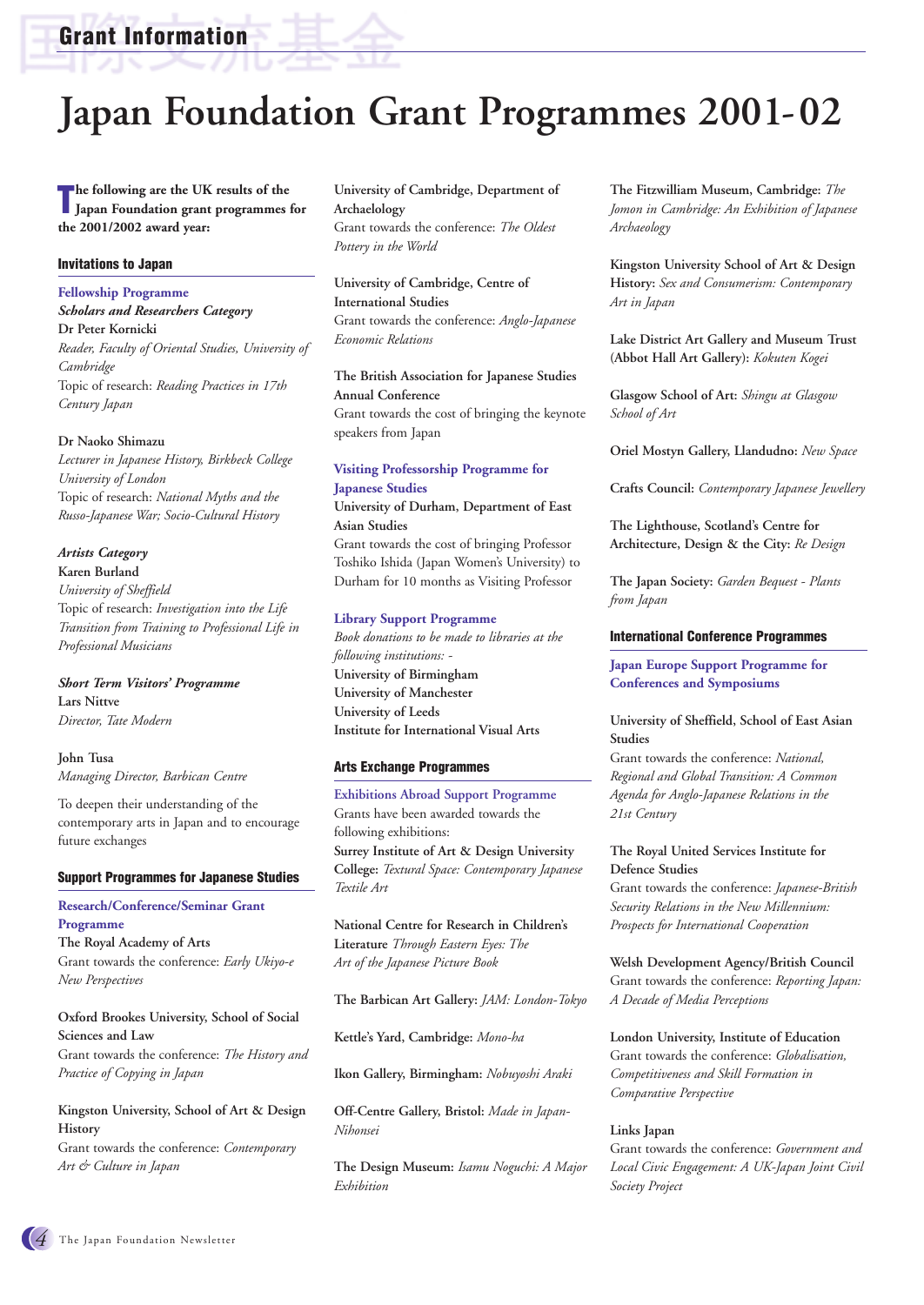### **Grant Information**

#### **Publication Exchange Programmes**

**Publication Assistance Programme**

#### **Methuen Publishing Ltd.**

Grant towards the publication of the book: *Tadashi Suzuki's Theatre Practice by Paul Allain*

#### **Audio-Visual Exchange Programmes**

#### **Film Production Support Programme**

#### **Electrify Productions**

Grant towards the cost of the production of the film: *The Old Man Crazy about Painting*

#### **Support Programmes for Japanese Language Instruction**

**Salary Assistance Programme for Japanese Language Courses Abroad Oxford Brookes University, School of Languages** (1st year) Grant towards the cost of a new Lecturer in Japanese

**The Japan Centre, University of Birmingham** (2nd Year) Grant towards the cost of a Language Tutor in Japanese

#### **Japanese Speech Contest Support Programme Association for Language Learning, Japanese**

**Language Committee** Grant towards the prizes for the 3rd Secondary

Schools Japanese Speech Contest

#### **Training Programmes for Teachers of the Japanese Language**

**Jennifer Taylor** *St. Teresa's School* An intensive 2- month course in Japanese language and teaching methods at the Japan Foundation Japanese Language Institute, Urawa

**Haruyo Baietti** *Imperial College, London University* 

#### **Etsuko Yamada** *The Japan Foundation*

*London Language Centre* An intensive 1-month course for Japanese nationals living abroad designed to expand and consolidate skills in Japanese language and teaching methods at the Japan Foundation Japanese Language Institute, Urawa

**Sian Hanlon** *Hendon School* **Gina Edens** *Whitgift School* **Margaret Teasdale** *Aldercar School* **Joanne Longster** *Hockerill Anglo-European College* **Sally Benson** *Tavistock College*

A three-week intensive training course in Japanese language and teaching methods for non native speaking teachers of Japanese at the Japan Foundation Japanese Language Institute, Urawa

#### **Japanese Language Programme for Postgraduate Students**

**Sinae Lew** *SOAS, University of London* A four-month intensive training course in the Japanese Language for postgraduate students in the social science or the humanities, at the Japan Foundation Japanese Language Institute, Kansai

**Richard Ronald** *PhD student in Residential Development, Nottingham Trent University* A 2- month summer course in the Japanese Language at the Japan Foundation Japanese Language Institute, Kansai

#### **Japanese Language Education Fellowship**

**Toshiko Ishizaki** *University of Leeds* A six-month fellowship for surveys or research into the development of materials, teaching methods, or curricula at the Japan Foundation Japanese Language Institute, Urawa

**Study Tour Award for Outstanding Students of the Japanese Language**

The following two students studying Japanese in the higher education sector were selected for their Japanese language achievement to participate in a two-week Study Tour to Japan to include language training at the Japan Foundation Japanese Language Institute, Kansai and other places: -

**Patrick Choi** *University of Cambridge* **Chung Yin Cheung** *University of Stirling*

#### **Japanese Language Teaching Materials Donation Programme**

Donations of teaching materials were made to 27 schools and universities throughout the UK

#### **Local Support Programme**

The following projects, that are all part of Japan 2001, have been awarded a grant by the Japan Foundation London office: **The South West Anglo Japanese Society** *The Athenaeum Sunday Concert Series*

**Independent Public Arts** *Miekagari Exhibition*

**Michael Spencer** *Kabuki Story 2001*

**School of Oriental & African Studies** *Kagura Dance at SOAS*

**Lyric Theatre Hammersmith** *Nettai-ju: a play by Yukio Mishima*

**Instant Music Meeting** *Nomino de Mitsuketa Recordo Exhibition*

**The Little Angel Theatre** *The Peach Child: Puppet Performance*

**Interior Designers & Designers Association** *IDDA Pavilion: Japanese style room setting*

**Keele University Department of Visual Arts** *Three Japanese Artists' Exhibition*

**Mamoru Abe Sculptor** *Exhibition of his work*

**Bleddfa Centre for the Arts** *Shin & Tomoko Azumi: Furniture Exhibition*

**Shigetaka Kaneko** *Butoh Workshop & Performance, at Sadler's Wells* 

#### **SPECIAL OFFER! Japanese Film Season at the NFT**

The NFT would like to offer readers of this Newsletter a discounted price to any screening of Unseen Gems from Japan 3-29 August. Tickets will cost £4.25 (normal price £6.25). To receive this offer simply quote Japan Foundation when booking your tickets in person. This offer is subject to availability. It excludes phone bookings, special previews and events. It cannot be used in conjunction with any other offer. One discount per person. Ends 29 August 2001.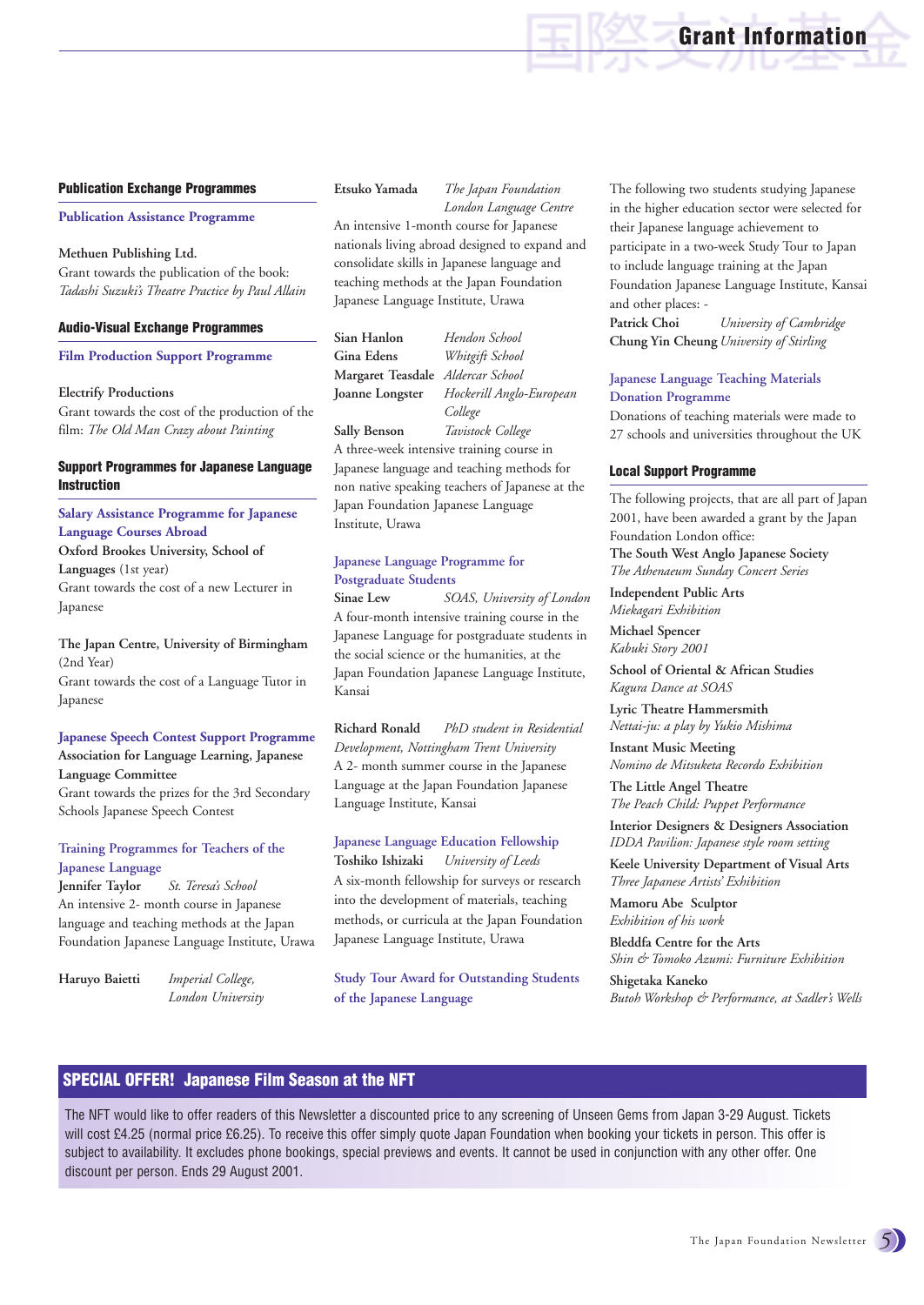### **Reviews**

**Book Review**

# **Drunk as a Lord: Samurai Stories Ryotaro Shiba**

**Translated by Eileen Kato Kodansha: 250pp: Illustrations: Hardback: ISBN 4770027370: £21.00**

**R**yotaro Shiba's historical fiction is hugely<br>**R**opular in Japan and his novels have been made into several internationally acclaimed films, including Nagisa Oshima's Gohatto (Taboo) which features in our Japan 2001 Film Season at the National Film Theatre (see page 3).

Following the 1998 success of the English translation of "The Last Shogun" this gem is the next in line of Shiba translations published in collaboration with and financial assistance from the Japan Foundation.

History is like the weather with epic storms occurring only once in a hundred years. For Japan, the storm of the nineteenth century came in 1853, when the fleet of American ships, led by Commodore Perry arrived in Edo Bay. For the next fifteen years, Japan was beset by panic, oppression, rebellion, and finally civil war. The short stories presented here depict four feudal lords – or in some cases their retainers – who lived through that storm, and their very different approaches to the

tumultuous period when Japan was on the brink of modernisation.

The first story, 'Drunk as a Lord' is the exhilarating life story of a poet-turned-daimyo, who, although a man of culture, is also a brazen alcoholic with a vicious bite when it comes to debate. Outwardly a "loyalist" of the Emperor, his underlying debt of gratitude to the Tokugawa puts him in a compromising position: move with the trend of the times, or go against it.

The second story "The Fox-Horse", tells of the brilliant lord of Satsuma, his tragic death, and the envious younger brother who seeks to take his place, while the third story, "Daté's Black Ship" is the captivating account of a lantern repair man, who is hired by the daimyo, a man obsessed with Western novelties, to construct a full-scale replica of one of Perry's black ships. "The Ghost of Saga" completes the quartet with an account of the bizarre old lord who is so keen to arm his



domain in the Western style that he sidesteps the law and involves himself in smuggling.

Shiba's works are historical to the extent that they are based on actual people and events, but fictional in that the personalities of his cast and the scenes portrayed are largely the work of his vivid imagination.

The work also contains a useful guide to historical characters and a glossary of historical terms encountered in the text. **Editor**

# **The Art of Stillness: The Theatre Practice of Tadashi Suzuki**

### **Paul Allain**

**Methuen: 224pp: 16pp b&w pics: Hardback: ISBN 0 413 76960 7: £18.99 Publication date November 2001**

**T** adashi Suzuki needs no introduction. For over forty years he has been a unique and over forty years he has been a unique and vital force in both Japanese and Western theatre, creating and directing many internationally acclaimed productions, including The Trojan Women, his most famous, which toured throughout the world. An integral part of his work has been the development and teaching of his rigorous and, for some, controversial, training system, "the grammar of the feet", whose principles have also been highly influential in modern theatre.

Dr Allain, who is Senior Lecturer in Drama at the University of Kent, re-evaluates Suzuki's views on theatre which encompass the functions and dynamics of communities, the aesthetics of the environment and the

performer's role and gives us a lucid overview of his development from the introspective return to source cultures to his present avowed multiculturalism.

He examines Suzuki's collaborators and companies, setting them within a context of contemporary Japanese theatre, looks at Suzuki's architectural investigations into theatre spaces including the rural context, and reviews his influential training method and performances. A critical assessment of Suzuki's impact on contemporary world performance through his practice, as well as through his own writings, provides the framework for a work that is amply illustrated to provide the uninitiated with an in-depth understanding of Suzuki's specific approach to performance.

Allain is not only an academic but also a successful and experienced practitioner, and is able to bridge the gap between literary understanding of theatre and practical experience of it with skill and authority. The visual images will contribute much to the reader's understanding of the movement and training techniques of Suzuki's theatre. This book will be the first major study in English of one of world theatre's most important innovators, thinkers and directors and will become essential reading for theatre studies and actors alike.

The Japan Foundation is delighted to have given it a grant under its Publication Assistance Programme. **Editor**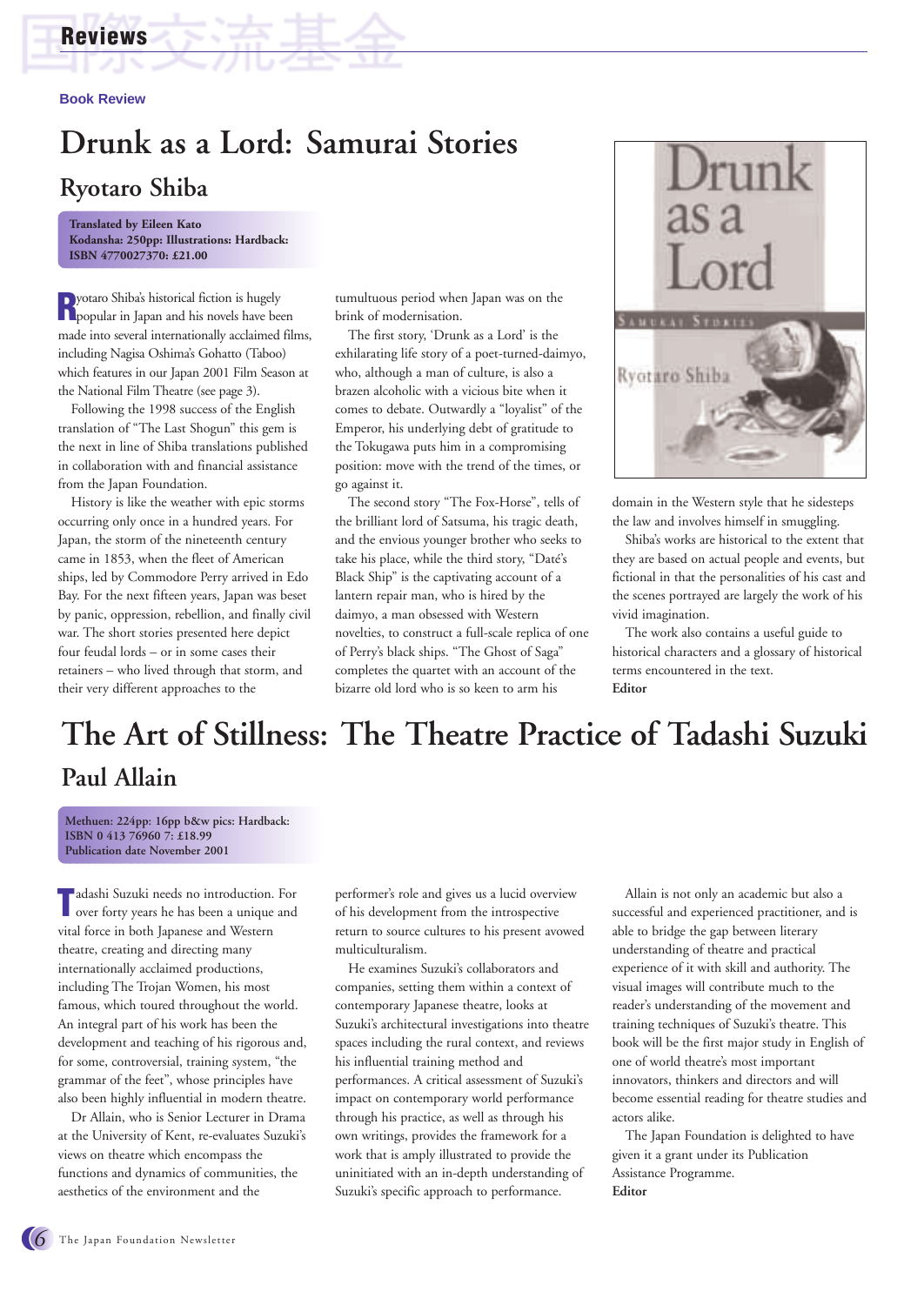# **A Cultural History of Japanese Cuisine**

**Dr Isao Kumakura, Professor at the National Museum of Ethnology, Osaka, gave a lively, illustrated talk on the history of Japanese Cuisine at our Nihongo Centre on 13th March 2001.** 

As one of the keynote speakers at the conference "Beverages in Early Modern Japan and their International Context 1660s-1920s" held by the Sainsbury Institute for the Study of Japanese Arts and Cultures, he had spoken there on Gender and the Tea Ceremony in the 19th and 20th Centuries.

Here, however, he spoke on the historical development and main features of Japanese cuisine, as presented at the traditional banquets attended by the upper classes of Japanese society. 11th century Japan, influenced as it was by China, featured large dining tables in the Chinese style. But these soon changed to small tables around which two or four people would sit, often on chairs, and eat the several dozen carefully presented items with chopsticks and spoons. But with the subsequent disappearance of the large Chinese tables so too did the spoons!

The medieval period (15th century) saw people eating individually at small tables, a tradition that was to remain until the beginning of the 20th century. This style of cuisine was known as *honzen ryori* and occupied the central position at Japanese banquets until the early modern period.

*Honzen ryori* consisted of rice, soup, main dishes *(o-sai)* and pickles, and was to become the basic structure of the Japanese meal until the present day. The greater the number of different soups and main dishes, the more tables were required. Commoners made do with a single table while the military class and the court aristocracy vied with one another in extravagance with at least two tables and sometimes as many as seven.

During the 16th century the culture of the tea ceremony was brought to completion and its ideals of simplicity and purity applied equally to a style of cuisine to be consumed while a tea ceremony was in progress. The extravagance of *honzen ryori* was rejected and tea ceremony cuisine, later becoming known as *kaiseki ryori*, emerged. Literally referring to poor quality food intended to ward off hunger, this cuisine contained a message advocating the simple way of life, and became more diverse to embrace joy, retrospection, play, and appreciation of the seasons, eventually giving rise to one of the main features of Japanese cuisine, namely its visual presentation.

From the early modern period (18th & 19th centuries) to the modern era, the type of food that we generally associate with Japanese cuisine today was completed. Soy sauce, for example, was invented and it became common to use *katsuobushi* flakes and *konbu*. Cuisine became increasingly diverse with the

introduction of, for example, broiled eel, tempura and soba. Restaurants sprang up along with travelling noodle sellers. Books were published, cuisine became more visually sophisticated, and superb porcelain, stoneware, lacquerware and glass came to be used for dishes and other utensils.

The late 19th century brought influences from Western civilisation. Fusions of the two produced dishes such as *sukiyaki* and *tonkatsu*. Cooks of genius emerged such as Rosanjin Kitaoji, who stressed the importance of enjoying cuisine for its own sake and who was a gifted potter, and Teiichi Yuki, founder of the celebrated restaurant Kitcho. Using historic pottery for his bowls and dishes, he represented a new interpretation and modernisation of the ideals of *kaiseki*.

Taking questions from the floor, Dr Kumakura went on to dispel a few myths and misconceptions. People did not generally know, for example, that the rice as well as the miso soup should be brought at the outset of the meal: and that the best way to eat sashimi is to apply a small quantity of wasabi directly on to the sashimi, and then to dip between a third and a half of the sashimi into the soy sauce. In that way the taste of the wasabi and the somewhat bland taste of the sashimi blends with the soy sauce in the mouth before being swallowed. **Editor**

### **Nature, Man and Art: Symposium at the British Museum 6-8 September 2001**

**I the British Museum will be holding a n association with the Japan Foundation, symposium "Nature, Man and Art" from Thursday 6th to Saturday 8th September 2001. The symposium is designed to accompany the exhibition "Shinto; The Sacred Art of Ancient Japan" that will be running at the British Museum from 5th September to 2 December 2001. The exhibition itself will be the first exhibition of its kind to be held in Europe and will show 110 art objects, including seven National Treasures and 66 Important Cultural Properties from leading shrines, temples and museums throughout Japan, many of which have never been seen outside Japan.**

The symposium has been arranged with the aim of deepening understanding of the exhibition. It will not be an academic conference, as such, but rather a series of wide ranging lectures that will be of interest to specialists and non specialists alike, i.e. scholars, students and members of the public with an interest in archaeology, world religions and philosophy, and art history. It will fall into two parts, one dealing with Shinto arts, covering the main media of painting, sculpture and arts and crafts, and the second part will discuss and illuminate the Japanese concept of nature, art and man, with the speakers concentrating on the archaeological, cultural and spiritual background.

The keynote speaker will be Professor

Takeshi Umehara, distinguished philosopher, academic and recipient of the Order of Cultural Merit in 1999. He will be joined by a number of eminent Japanese and non-Japanese specialists. The fee of £40.00 (£30.00 concessions and £15.00 students) for the 3 days also includes entrance to the exhibition itself and an informal buffet reception on the first evening.

To register your interest, please contact Mavis Pilbeam in the British Museum's Department of Japanese Antiquities, London WC1B 3DG

Tel: 020 7323 8832 Fax: 020 7323 8874 E-mail: mpilbeam@thebritishmuseum.ac.uk Or you can book online through **www.thebritishmuseum.ac.uk**